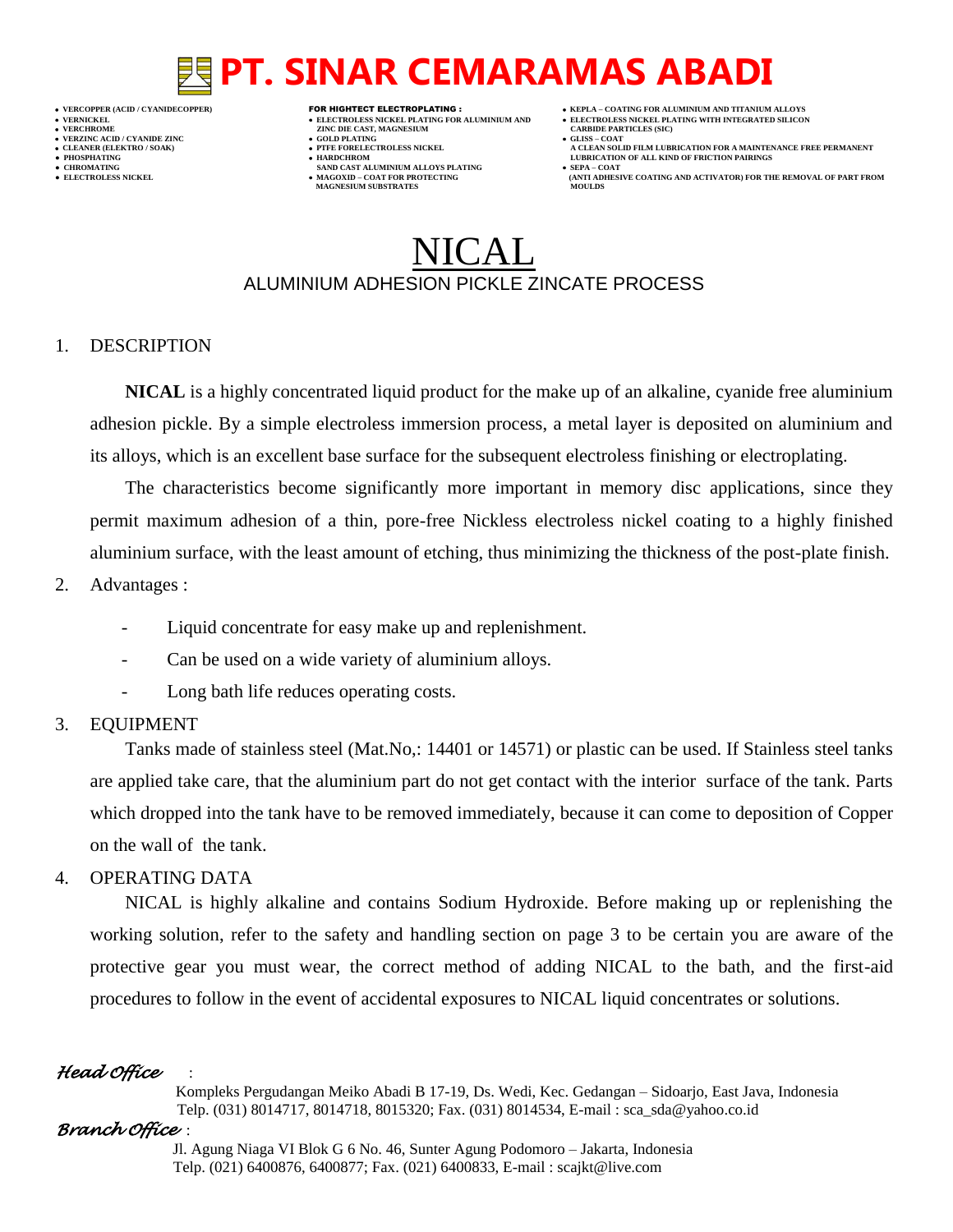## **VERNICKEL ELECTROLESS NICKEL PLATING FOR ALUMINIUM AND ELECTROLESS NICKEL PLATING WITH INTEGRATED SILICON**

- **VERT AND AGNESIUM CARBIDE PARTICLES (SOLD PLATING ASSESSMENT ASSESSMENT ASSESSMENT ASSESSMENT ASSESSMENT ASSESSMENT ASSESSMENT ASSESSMENT ASSESSMENT ASSESSMENT ASSESSMENT ASSESSMENT ASSESSMENT ASSESSMENT ASSESSMENT ASSESS**
- **VERZINC ACID / CYANIDE ZINC GOLD PLATING GLISS – COAT**
	-
- **● CHROMATING SAND CAST ALUMINIUM ALLOYS PLATING SEPA – COAT MAGNESIUM SUBSTRATES MOULDS**
- **VERCOPPER (ACID / CYANIDECOPPER)** FOR HIGHTECT ELECTROPLATING :  **KEPLA – COATING FOR ALUMINIUM AND TITANIUM ALLOYS**
	-
- **CLEANER (ELEKTRO / SOAK) PTFE FORELECTROLESS NICKEL A CLEAN SOLID FILM LUBRICATION FOR A MAINTENANCE FREE PERMANENT ● PHOSPHATING HARDCHROM LUBRICATION OF ALL KIND OF FRICTION PAIRINGS**
- **• ELECTROLESS NICKEL <b>MAGOXID COAT FOR PROTECTING (ANTI ADDITION** FOR THE REMOVAL OF PART FROM **AND ACTIVATOR**) FOR THE REMOVAL OF PART FROM **AND ACTIVATOR** (ANTI ADHESIVE COATING AND ACTIVATOR) FOR THE REMOVAL OF P

#### 5. PRETREATMENT

The aluminium surface must be cleaned thoroughly before the NICAL treatment can take place**.** In this way, an uniform attack on the parts can be guaranteed.

| 6. MAKE UP QUANTITY FOR 100 LITERS: | 50 I NICAL          |
|-------------------------------------|---------------------|
| Operating temperature:              | $20 - 30^{\circ}$ C |
| Immersion time:                     | $15 - 60$ second    |

The optimal immersion time is dependent upon the alloy and has to be determined by test prior to operation.

#### **MAKE UP**

- 1) Fill tank 2/3 full with cool water
- 2) Add the required quantity of NICAL slowly while stirring ( avoid splashing )
- 3) Fill tank to operating level with water and mix
- 4) Adjust temperature if required, to operating range of  $20-30^{\circ}$  C

### **MAINTENANCE**

Determine NICAL concentration by titration analysis as described in the Analytical Control Secion.

Maintain working solution at proper concentration with the required additions of NICAL concentrate.

While NICAL operates over a wide concentration range, the best practice is to maintain its concentration in the bath to within 20% of initial make up.

### *Head Office* :

 Kompleks Pergudangan Meiko Abadi B 17-19, Ds. Wedi, Kec. Gedangan – Sidoarjo, East Java, Indonesia Telp. (031) 8014717, 8014718, 8015320; Fax. (031) 8014534, E-mail : sca\_sda@yahoo.co.id

### *Branch Office* :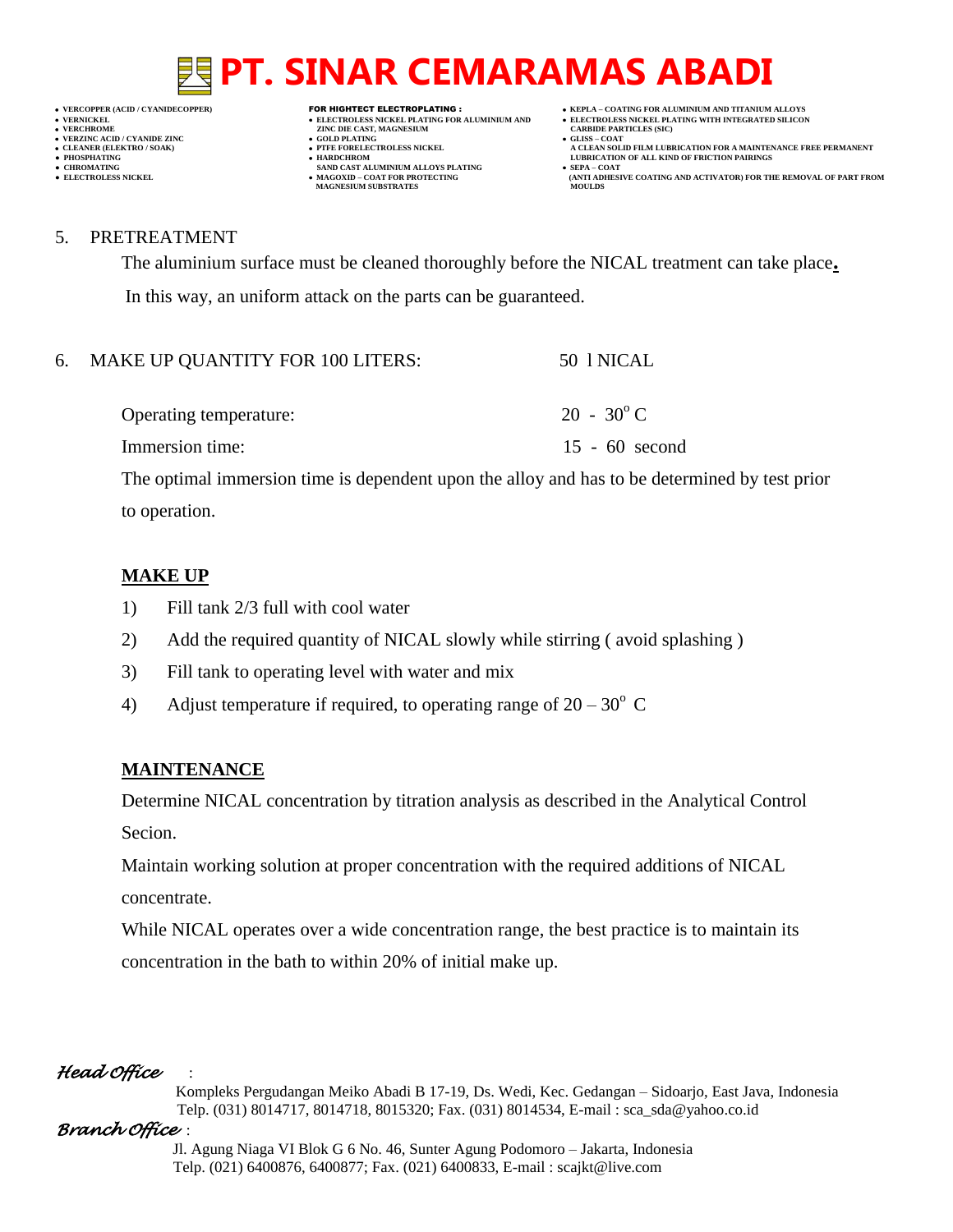- 
- 
- 

- **VERT AND AGNESIUM CARBIDE PARTICLES (SILISS = COLD PLATING)**
- **VERZINC ACID / CYANIDE ZINC GOLD PLATING GLISS – COAT**
	-
- **● CHROMATING SAND CAST ALUMINIUM ALLOYS PLATING SEPA – COAT MAGNESIUM SUBSTRATES MOULDS**
- **VERCOPPER (ACID / CYANIDECOPPER)** FOR HIGHTECT ELECTROPLATING :  **KEPLA – COATING FOR ALUMINIUM AND TITANIUM ALLOYS**
- **VERNICKEL ELECTROLESS NICKEL PLATING FOR ALUMINIUM AND ELECTROLESS NICKEL PLATING WITH INTEGRATED SILICON**
	-
- **CLEANER (ELEKTRO / SOAK) PTFE FORELECTROLESS NICKEL A CLEAN SOLID FILM LUBRICATION FOR A MAINTENANCE FREE PERMANENT ● PHOSPHATING HARDCHROM LUBRICATION OF ALL KIND OF FRICTION PAIRINGS**
- **• ELECTROLESS NICKEL <b>MAGOXID COAT FOR PROTECTING (ANTI ADDITION** FOR THE REMOVAL OF PART FROM **AND ACTIVATOR**) FOR THE REMOVAL OF PART FROM **AND ACTIVATOR** (ANTI ADHESIVE COATING AND ACTIVATOR) FOR THE REMOVAL OF P
- **7.** Analytical Control

Reagents: EDTA (disodium dihydrate salt) 0.0575 M, 21.4101 g/l Triethanolamine, 50% by vol. Eriochrome Black T indicator mix (1 gr of Eriochrome Black T indicator mixed with 100 gr C.P, sodium chloride). Buffer solution (Dissolve 55 g/l ammonium chloride and 350 ml/l Ammonium hydroxide and dilute to one litre with deionized water)

### Procedure:

- 1. Pipette 5 ml sample of NICAL working solution into 250 ml Erlenmeyer flask
- 2. Add 40 ml of 50% triethanolamine
- 3. Add 25 ml of buffer solution
- 4. Dilute to 100 ml with distilled or deionized water
- 5. Add small quantity of Eriochrome Black T indicator mix
- 6. Immediately titrate with standart EDTA until colour changes from red purple to blue

Calculation : used ml EDTA  $X$  1.34 = % by Vol Nical

### 8. SAFETY AND HANDLING

NICAL is highly alkaline and contains Sodium hydroxide. Store in a tightly closed container.

Add NICAL liquid concentrate to working solution carefully to avoid splashing.

NICAL concentrate and solutions can cause severe damage on contact with eyes and skin, and they may be fatal if swallowed. Wear rubber gloves, chemical safety goggles or face shield and protective clothing while handling NICAL concentrate or solutions. Wash thoroughly after handling. In case of contact, immediately flush skin or eyes with large amounts of water for at least fifteen minutes. For eye contact, call a physician immediately.

### *Head Office* :

 Kompleks Pergudangan Meiko Abadi B 17-19, Ds. Wedi, Kec. Gedangan – Sidoarjo, East Java, Indonesia Telp. (031) 8014717, 8014718, 8015320; Fax. (031) 8014534, E-mail : sca\_sda@yahoo.co.id

### *Branch Office* :